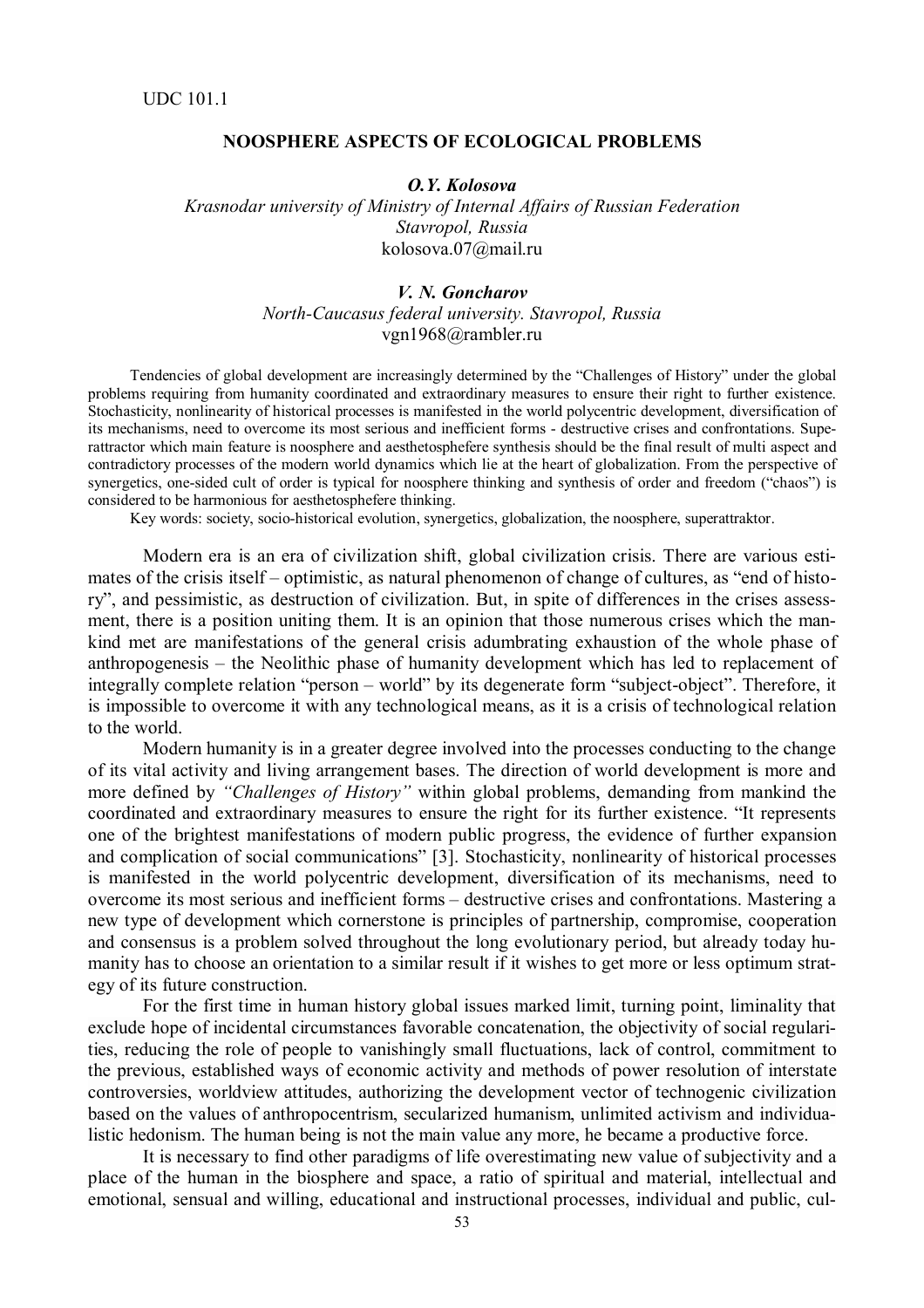tural and civilization, traditional and innovative, monological and dialogical forms of communication with the nature, cutting off historically depleted stereotypes, despite their persistence.

The crises of the current situation lies in fact that network of external and internal ecological threats brings society and biosphere out of the zone of an attractor which promoted steady functioning of planetary system and development of *homo sapiens*.

Nowadays one of the key questions exciting the world community is: what are humanity prospects? What structural state – in the direction of order or freedom (a disorder or chaos) the development vector is directed to? What dominates in the person's activity: regulations or liberalizations? In fact, these questions concern very deep bases of human existence expressed in philosophy in the form of so-called eschatological and existential problems.

The eschatological problem considers probability of the end of social history on Earth. Is there a limit of cultural development of humanity or are these processes infinite? The matter of purport of individual life and individual death is a basis of an existential problem. Solution of existential and eschatological problems is interdependent.

Works of I. Prigozhin and his followers marked the next stage of the scientific revolution connected with formation of the next metatheory of development in general and sociohistorical evolution in particular. Synergetic approach assumes that:

 time direction and evolution direction of social life are not specified from the outside, they "are constantly performing at the level of "common" human relations";

 according to the historical process it is possible to speak about a peculiar reversibility of social time in contradistinction to basic irreversibility of mechanical time as existence form [6, p. 15];

 "human society is a very difficult system which is capable to undergo a number of bifurcations (explosive changes) giving new, unpredictable directions of evolution" (that is confirmed by variety of different cultures which developed over a rather short period in human history) [7, p. 6].

In 2000 in an interview to "Expert" I. Prigozhin claims that with increase of the globe population the probability of the nonlinear microfluctuations connected with an individual freedom of choice [5] increases as well. But, on the other hand, association into global network structures occurs by means of information technologies that can give opposite effect when collective interests prevail over a personal liberty of choice. Considering modern society from the viewpoint of the nonequilibrium processes theory, it is possible to note that globalization, informational and technological revolution lead not only to bigger interrelation of people with each other, but also to increasing of the certain individual role in the historical process when at the point of bifurcation of society development creative person influence on historical events is much higher, than influence of masses.

It is about two opposite tendencies in the modern society development: on the one hand – increasing of the system organization level (globalization, pursuit for totalitarianism), and on the other hand – growth of freedom (individualization, tendency to anarchism). I. Prigozhin speaks about necessity of compromise between these contradictions. However, the compromise gives the chance only of temporary relief of contradiction and delay of its solving for the uncertain period. Only synthesis of order and chaos can become a solution when distinction between them vanishes.

In the rational solution of an eschatological problem such fundamental concepts as superselection and superattractor which are peculiar only to social synergetics have fundamental value. According to V.P. Bransky, social superselection is a selection mechanism of choice criteria of decision-making in social systems management, superattractor is a global attractor which the set of local attractors tend to [1]. In the states far from balance (namely it is represented by the crisis phenomena of society), bifurcation mechanisms start functioning – presence of short-term points of bifurcation of transition to this or that rather long mode of system – to attractor. It is impossible to predict which potential attractor will be chosen by a system.

Superattractor should be the final result of not only multi aspect, but also dynamics contradictory processes of the modern world which are cornerstone of globalization. Emergent effects scales from nonlinear sociocultural dynamics constantly increase, social systems gradually lose their stability, deviate from balance. Understanding of global threats and globalization processes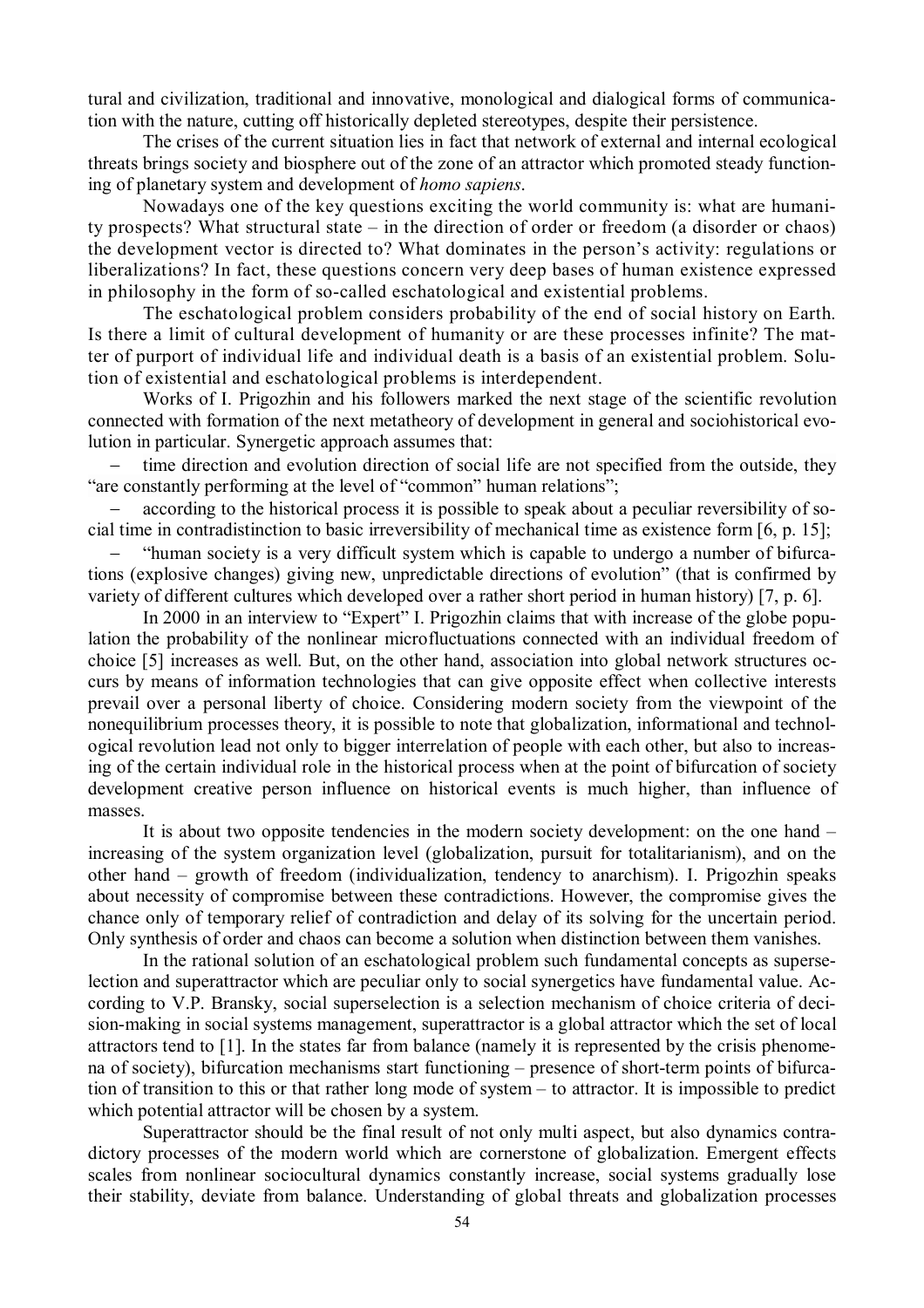causing them, creation of "a global cheloveynik (human colony)" [4] and corresponding global consciousness, culture and life of an increasing number of planet inhabitants considers to be an important sign of these changes.

Resolution of the conflicts is establishment of civilization balance between scientifically-technological and morally-esthetical potentials of humanity culture. The movement towards global information telecommunication space will signify, most likely, a technical and technological component of society emersion not only of rational (*homo sapiens)*, but also creative person (*homo sapiens ingenius)*.

The concept of noosphere is closely connected with understanding of globalization processes. According to one of the most famous supporters of noosphere approach A.D. Ursule: "Formation of noosphere will be continuation of a social and technological row of development (primitive society – agrarian – industrial – post-industrial). The first stage of noosphere creation will be information society (infonoosfere) as global information civilization where due to the processes of informatization, united hybrid collective (noosphere) intelligence which is capable to operate planetary social environmental development, will be created" [8].

According to V.I. Vernadsky, association of humanity into a whole unity is conditioned by formation of noosphere in which science, technology and ethical mind of a person are connected together [2]. Noosphere and technical use of scientific knowledge aren't identical for a person; mind is not scientific or technocratic. It is an ethical Mind realized both in science and in technology. In the concept of noosphere truth, kindness and beauty are inseparable. Sources of V. I. Vernadsky optimism are both in his philosophical and historical point of view and in scientific orientation of his position.

Though the idea of the controlled development is traced during the early period in the noosphere theory of Vernadsky, however, he speaks rather careful about probability and possible prospects of such development. He said that mind of a person is responsible for further development of society and biosphere. Thus, he doesn't express any categorical judgments about concrete mechanisms which are necessary for an implementation of this responsibility in contradistinction, for example, to Soviet Marxism supporters. Humanity should only learn and be capable to coordinate its own needs with biosphere potential. Practically, it is a theory of rather directed, but not coordinated development. V. I. Vernadsky has never specified how to realize this coordinated, more specifically, directed development, what efforts should be taken and what organizational decisions should be made. It significantly distinguishes Vernadsky's concept from Teyar de Chardin's theory, and from doctrines of the Soviet Marxism acting from the position of extreme views.

It is possible to assume that creation of noosphere has already begun and this concept itself has certain bases, but so far, speaking about noosphere, we will define it as the predictive humanity future. For us it is important to realize that noosphere can't be characterized as an objective state. Mainly, this time is defined by our consciousness. Noosphere assumes the development of a new paradigm in the directions of perception and activity, and the variations of its image following from it, as it is a new type of society and nature interaction. In other words, noosphere implementation is conditioned by human development. Content of noosphere includes necessity of obsolete attitudes revision; it can't be only consequence of free intellectual initiative.

Along with development of science and technicalization of modern society one can observe an opposite process – general aestheticization (submission of all spheres of existence to aesthetic requirements). V.P. Bransky notes that in consequence of this process "all available to humanity part of space turns into an absolute work of art (space art ensemble). In humanity cultural development it is naturally to call this limit as aesthetosphefere (social structure meeting the requirements of universal feeling)" [1, p.112]. It should be noted that culture in general and artistic culture as its subsystem and aesthetosphefere of culture refer to complicated and hyper complex systems.

Speaking about prospects of cultural development of the XXI century it is possible to note ideas of J. Feiblman who suggests in future emergence of so-called post-scientific or rational type